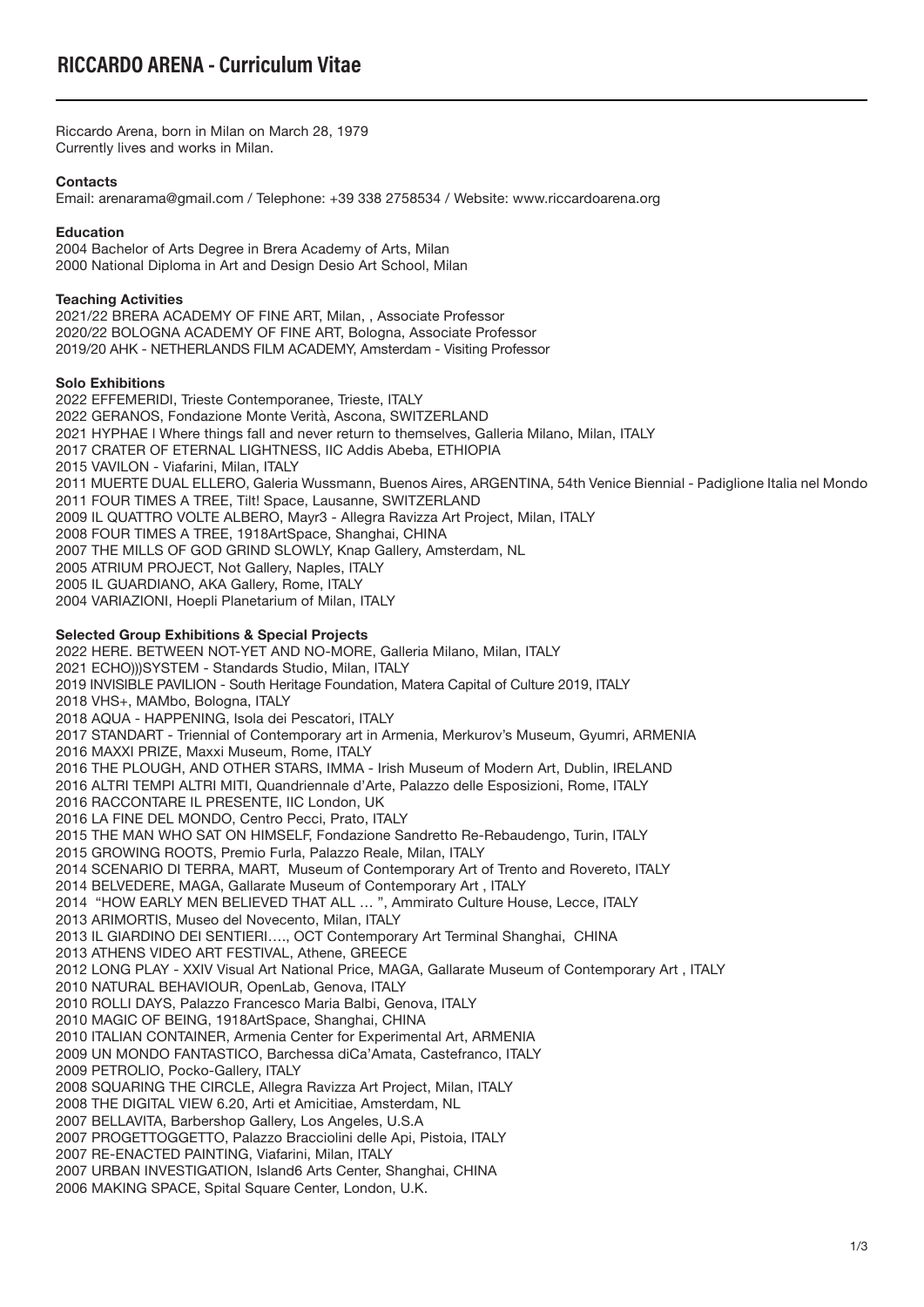2006 GROTTO, Studio 1.1, London U.K 2006 DISSERTARE/ DISERTARE, Center of Contemporary Art, Genazzano, ITALY 2005 NAPOLI PRESENTE, PAN Museum of Contemporary Art, Naples, ITALY 2005 ART OF ITALIAN DESIGN, Foundation of Megaron Plus, Athens, GREECE 2005 ONE LAB, Not Gallery, Naples, ITALY 2005 MADE IN ITALY, Harrods, London, U.K.

## **Selected Film/Video Screening**

2019 VHS+, MAMbo, Bologna, ITALY 2016 CINQUANT'ANNI DI STORIA E DI ARTE AL MA\*GA, MAGA, Gallarate, ITALY 2013 ATHENS VIDEO ART FESTIVAL, Athene, GREECE 2011 FLOATING SPACES | ART FILMS SCREENINGS, Teatro Paravento, Locarno, SWITZERLAND 2011 LES URBAINES FESTIVAL, Espace Arlaud, Le Bourg, Lausanne, SWITZERLAND 2010 ON.FOCUS RICCARDO ARENA, Palais De Glace, Buenos Aires, ARGENTINA 2010 ARTE VIDEO ROMA FESTIVAL FINAL TOUR, MLAC, Sapienza Università di Roma, ITALY 2010 RETOUR DE FIAV.09, vidéo primées au FIAV.09, Esca/Ppcm, Nimes, FRANCE 2009 THE MOBILE ARCHIVE, Stacion - Center for Contemporary Art Prishtina, Republic of KOSOVA 2009 INVIDEO 2009 SENZA META. NO DESTINATION, Spazio Oberdan, Milano, ITALY 2009 VIDEOHOLICA, Archeology Museum, Varna, BULGARY 2009 LAGO FILM FEST, Revine Lago, Treviso, ITALY 2009 CROSS TALK, Gödör Klub, Budapest, HUNGARY 2008 VIDEOART YEARBOOK 2008, Complesso di S.ta Cristina, Bologna, ITALY 2008 FIAV.08 , Ecole des Beaux arts d'Alger, Algiers, TUNIS 2008 EXPANDED UNREAL, Spazio Museo" Luigi Mari ", Tolentino, ITALY 2008 BLANK SCREEN, Rising Mutiny, Napoli, ITALY 2006 THE GAZE, Whitechapel Art Gallery, London, U.K. 2004 I.G.A.C.R. Arengario of Milan, Milan, ITALY 2003 SONICITY, Corviale, Rome, ITALY 2003 TIMELINE, Theatre Piccolo of Milan, ITALY

### **Books**

2021 LuDD! The Topography of Light - Novel, II Edition, Kunsteverein Publishing / Boite Studio 2019 LuDD! The Topography of Light - Novel, Self Publishing

### **Grant & Prize**

2016 MAXXI PRIZE, Maxxi Museum, Rome, ITALY (Finalist) 2011 LONG PLAY - XXIV Visual Art National Price, MAGA, Gallarate Museum of Contemporary Art , ITALY (Winner) 2006 MANUALMENTE | 1ST. PRIZE Villa Panza, Varese, ITALY (Winner)

### **Workshops, Readings and Talks**

2021 EPISTEMOLOGY OF COMPLEXITY, Artistic Workshop, Fondazione Feltrinelli, Milan, ITALY 2021 HISTORIA, webinar, Viafarini, Milan, ITALY 2019 NETHERLAND FILM ACADEMY, Artistic Workshop, Amsterdam, NL 2019 GALLERIA MILANO, Reading and Conferences, Milan, ITALY 2019 FILATURA DELL'ALBEDO, Artistic Workshop, M8 Ecoumuseo, Milan, ITALY 2019 LIBRERIA BODONI, SPAZIO B, Reading and Conferences, Turin, ITALY 2019 PAV - Parco Arte Vivente, Reading and Conferences, Turin, ITALY 2019 LuDD! Reading, Brera Academy of Arts, Milan, ITALY 2019 INVISIBLE PAVILLIONS, Reading, Ipogeal System Of Viceconte Palace, 2019, ITALY 2019 LuDD! Reading, MAMbo, Bologna, ITALY 2018 FATTI DI CULTURA, Talk, "CHE FARE" Cultural Association, Mantova, ITALY 2018 20 ANNI DEL DIPARTIMENTO EDUCATIVO, Video Art Workshop, MAGA, Gallarate Museum of Contemporary Art, ITALY 2018 ANATOMIA DI UNA VISIONE, Artistic Workshop, PIA Persistence is All, Lecce, ITALY 2017 IMAGES AS A LABYRINTH, Artistic Workshop, Addis Ababa University's Alle School of Fine Arts and Design, ETHIOPIA 2017 IL LABIRINTO DELLE IMMAGINI, Didactic Program, MAGA, Gallarate Museum of Contemporary Art , ITALY 2017 4TH WORLD CONGRESS OF PSYCHOGEOGRAPHY, University of Huddersfield, UK 2017 TOPOGRAPHY OF A VISION, Artistic Workshop, TUMO, Yerevan, ARMENIA 2017 THE ARTIST AS RESEARCHER, Artistic Workshop, Viafarini and MIBACT Fabbrica del Vapore, Milan, ITALY 2016 GRAND TOUR D'ITALIE (Selected Artist), Talk, Viafarini, Milan, ITALY 2015 VAVILON, Research Conferences, Viafarini, Milan, ITALY **Residencies** 2021 MONTE VERITÀ, Ascona, SWITZERLAND 2017 IIC Addis Abeba, ETHIOPIA

2016 KOOSHK, residency, Teheran, IRAN

2015 IN FAVOUR OF A TOTAL ECLIPSE, Residency, Fiorucci Art Trust, Stromboli, ITALY

2015 VIR, Viafarini Residency, Milan, ITALY

2014 DENSI DIALOGHI, Ammirato Culture House, Lecce, ITALY

2007 MEDIATERRAE VOL.1, Workshop, Alta Irpinia, ITALY